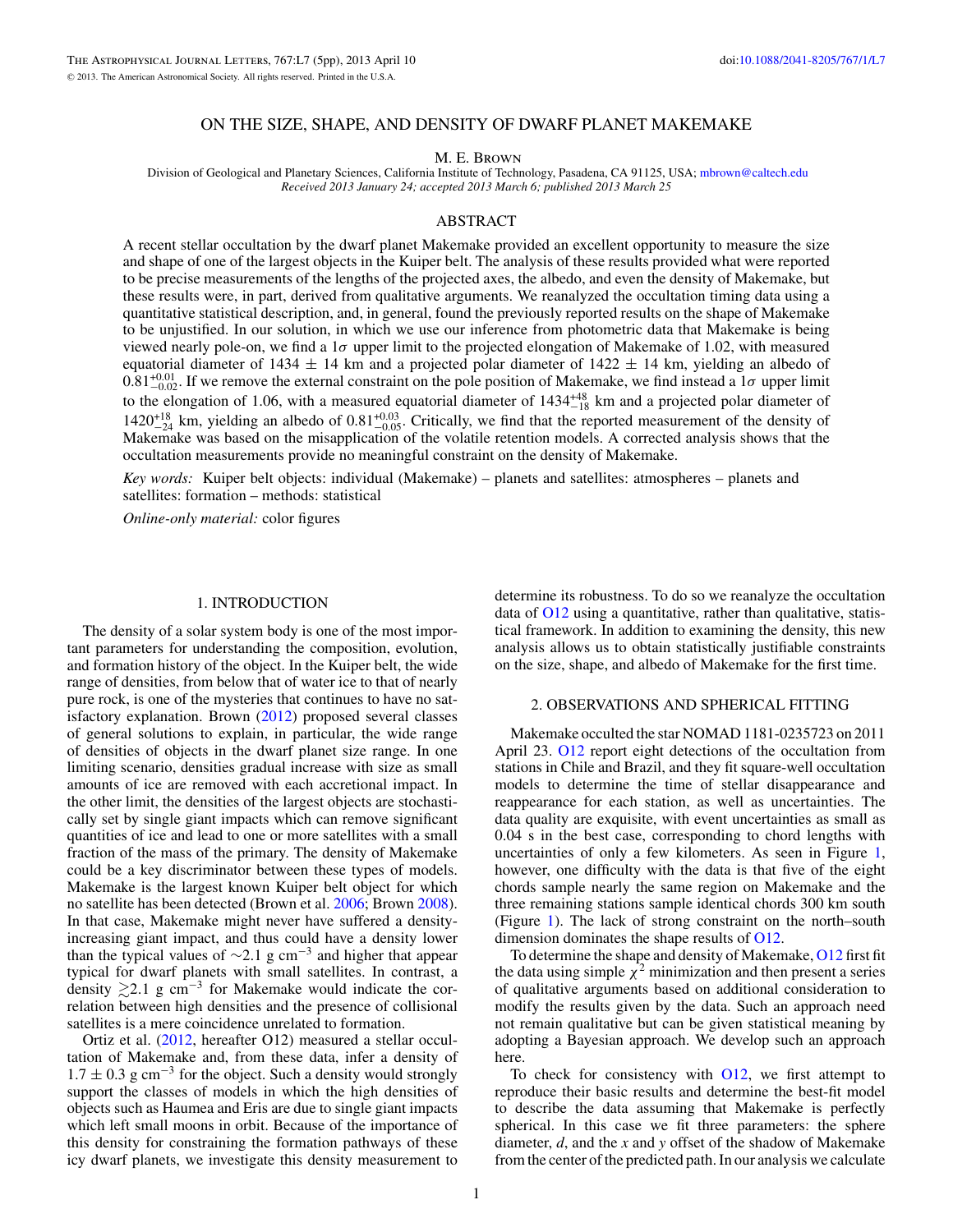<span id="page-1-0"></span>

Figure 1. Projected locations of the stellar disappearance and reappearance at each of the observing stations. The lack of stations farther north and south leads to weak constraints on the elongation in that direction. We show the best-fit circular shadow, with a diameter of  $1430 \pm 7$  km, as well as shadows with the 1*σ* maximum elongations allowed when using the density prior. (A color version of this figure is available in the online journal.)

predicted disappearance and appearance times at each station given values of *d*, *x*, and *y*, and we compute the likelihood, which is identical to the value of  $\chi^2$  as described in [O12,](#page-4-0) for those parameters. To compute the Bayesian probability function, we multiply the likelihood by the priors on all of the parameters. To begin, we assume simple uniform priors in *x*, *y*, and *d* for best comparison to [O12.](#page-4-0)

To determine the probability distribution function (PDF) for each of the parameters, we integrate through phase space using a Markhov Chain Monte Carlo (MCMC) scheme. We use the Python package *emcee* (Foreman-Mackey et al. [2012\)](#page-4-0) which implements the Goodman & Weare [\(2010\)](#page-4-0) affine invariant ensemble sampler for MCMC. For our simple spherical fit, we found good convergence using an ensemble of 100 chains running  $10^4$  steps with an initialization ("burn-in") period, which is discarded, of 10% of the total length of each chain. The *x* and *y* offsets of the star are of no interest, so we treat them as nuisance parameters and marginalize over their distributions. The distribution of *d*—that is, the PDF marginalized over the other two parameters—is nearly Gaussian, and we find that the spherical diameter is  $1430 \pm 7$  km. Throughout this Letter we define the best fit as the peak of the PDF and the 1*σ* range as the smallest region about the best fit containing 68.2% of the probability. If the peak of the PDF is at or near one of the extrema we report an upper or lower limit with the same method. The modest improvement in the uncertainty from the [O12](#page-4-0) result of  $1430 \pm 9$  km is the result of the marginalization and is a small demonstration of the usefulness of this technique.

# 3. ELLIPSOID FIT

As correctly pointed out by  $O(12)$ , given plausible densities and the measured 7.77 hr spin period of Makemake (Heinze & de



**Figure 2.** PDF of the projected elongation. The gray shaded regions show the 1*σ* regions containing 68.2% of the probability density. While the Maclaurin spheroid constraint yields a long tail to large projected elongations, adding the density prior with a lower limit of 1.3 g cm<sup>-3</sup> limits the maximum true elongation and thus the projected elongation. A prior on the polar angle assuming a nearly pole-on view of Makemake yields even smaller projected elongations.

Lahunta [2009\)](#page-4-0), the true shape of Makemake will not be a sphere, but rather a Maclaurin spheroid with an elongation dependent on the density and spin rate (Chandrasekhar [1969\)](#page-4-0). Such a spheroid, viewed in projection, will appear as an ellipse. [O12](#page-4-0) fit directly to an elliptical shape and find, not surprisingly, that their best-fit ellipse is elongated in the north–south direction, with an axial ratio of 1.15  $\pm$  0.17. They then argue that a true elongation in the north–south direction would be coincidental and that the real elongation is probably smaller. Qualitative arguments are given to suggest a "preferred" elongation of  $1.05 \pm 0.03$ , though the reasons for these precise values are unclear.

These arguments can be approached statistically rather than qualitatively. Rather than fitting an ellipse to the projected shape of the body, we fit to the full Maclaurin spheroid shape. We parameterize this shape with four parameters, *E*, the ratio of the equatorial diameter to the polar diameter, *d*, the polar diameter, *φ*, the angle of the pole with respect to the line of sight (which we call the "polar axis angle"), and,  $\theta$ , the position angle of the largest dimension of the projected ellipse (the "azimuthal angle"). Such a fit has many degeneracies; these degeneracies, rather than being a problem, correctly account for the volume of phase space in the multi-dimensional fit and give a correct accounting of the probabilities of each of these parameters.

In our ellipsoid fit, we constrain the ratio of the polar to equatorial diameters to be between 1 and 1.716, the minimum and maximum values obtainable by a Maclaurin spheroid (Chandrasekhar [1969;](#page-4-0) we add additional constraints on the shape below). We add no constraints on the azimuth angle, and we choose  $\phi$  such that the polar axis is oriented arbitrarily in space (we also modify this constraint below). Because of the much larger phase space to be explored, we run our MCMC sampler with an ensemble of 100 chains sampled through  $10<sup>5</sup>$ iterations.

We find that the PDF of the elongation, *E*, is not highly constrained. The PDF for  $E$  peaks at  $E = 1.03$  and decreases to 20% of the peak value by 1.716. The 1*σ* upper limit on the true elongation is 1.37. The projected elongation, is, however, more tightly constrained. The PDF peaks at 1.0 and has a 1*σ* upper limit of only 1.09 (Figure 2). Simply by correctly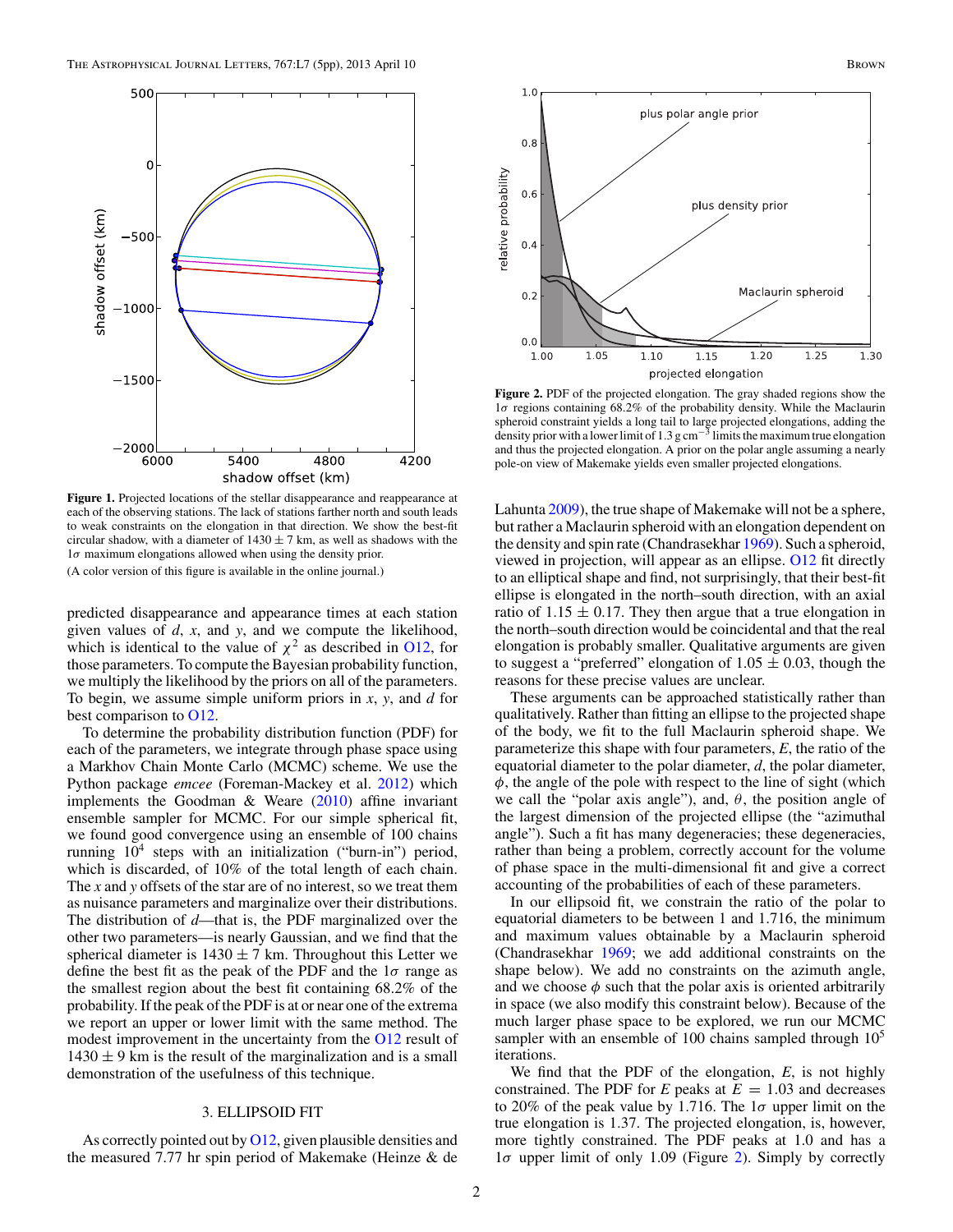

**Figure 3.** Two-dimensional probability densities of azimuth angle vs. projected elongation (the projected elongation PDFs of Figure [1](#page-1-0) are integrals of these two-dimensional functions over azimuth angle). In the Maclaurin spheroid fit and the fit with the density prior added, the highest probability density regions have either low elongation or have a elongation aligned in the unconstrained north–south direction. Note that both angles near 0◦—with their major axis aligned north–south—angles near  $\pm 90^\circ$ —with their minor axis aligned north–south—result from this lack strong north–south constraint. Both configurations yield acceptable fits (see Figure [1\)](#page-1-0). If the polar angle is assumed to be small, the preference for north–south elongation nearly disappears as the projected elongation is small.

(A color version of this figure is available in the online journal.)

using our prior knowledge that we are looking at a twodimensional projection of an arbitrarily oriented Maclaurin spheroid, this analysis provides a three times tighter constraint on the measured projected elongation than the [O12](#page-4-0) 1*σ* upper limit of 1.32. Our PDF for  $\phi$  is not as would be expected for a random orientation, but rather has a peak and  $1\sigma$  range of  $20^{+40}_{-8}$ .

These results correctly take into account both the constraints from the data and the geometric expectations of a randomly oriented projected ellipse. Knowing that the Maclaurin spheroid can have a wide range of values for *E* between 1 and 1.716, the pole position must be close to the line of sight or else a larger projected elongation would be measured, *or*the elongation must be close to the north–south direction where the elongation is unconstrained. But, because the volume of parameter space is low in the unconstrained direction, the overall likelihood of this orientation and thus these large elongations is small. Figure 3 illustrates this effect by showing probability contours of elongation azimuth versus projected elongation.

# 4. FIT TO RADIOMETRIC AND DENSITY CONSTRAINTS

We now add prior constraints to help us determine the projected shape. We first use the combined Spitzer and Herschel radiometry which suggests that the projected area of Makemake is  $1420 \pm 60$  km (Lim et al. [2010\)](#page-4-0). This prior mainly serves to limit very large elongations in the north–south direction which would cause the thermal emission to be higher than observed.

A more important prior is on the density. While above, we allowed *E* to range between 1 and 1.716—essentially choosing a uniform prior for the elongation—a more physically motivated approach is to use a prior on the density itself, rather than the elongation, and allow the density and rotation period to determine the elongation.

[O12](#page-4-0) claim that their occultation results provide a measurement of the density of Makemake of  $1.7 \pm 0.3$  g cm<sup>-3</sup>. The primary justification for the assumption of a density of 1.7  $\pm$ 0.3 g cm<sup>-3</sup> is that for higher densities, the volatile retention models of Schaller & Brown [\(2007;](#page-4-0) Brown et al. [2011,](#page-4-0) updated in) predict retention of  $N_2$  for a body of the size and temperature of Makemake, which would then result in a mea-surable atmosphere in the [O12](#page-4-0) occultation data. This statement is, however, a gross misinterpretation of the volatile retention models. In the models of Schaller & Brown [\(2007\)](#page-4-0), we explicitly and deliberately calculate the *slowest* possible volatile loss mechanism—Jeans escape—so that objects that would lose all of their volatiles due to this mechanism must have lost all of their accessible volatiles. But it is incorrect to say that objects which could have retained volatiles against Jeans escape must have retained them against all other mechanisms. Haumea is an excellent example. Based on its size, mass, and temperature, it could easily hold its volatiles against Jeans escape over the life of the solar system. Another process, however, presumably a giant impact (Brown et al. [2007\)](#page-4-0), led to complete volatile loss. The arguments of  $O12$  would instead state that the lack of  $CH<sub>4</sub>$ on Haumea constrains its density to be  $\sim$ 1 g cm<sup>-3</sup>, rather than its measured value of  $\sim$ 2.6 g cm<sup>-3</sup> (Rabinowitz et al. [2006\)](#page-4-0)! These arguments for the density constraint on Makemake based on the absence of a detectable atmosphere are clearly spurious and should be given no weight.

The [O12](#page-4-0) lower limit to the density of 1.4 g cm<sup>-3</sup> comes from using the same volatile retention models to explain the continued presence of CH4 on the surface. Here the volatile loss model is used correctly. For densities below 1.4 g cm<sup>-3</sup> Makemake must have lost all of its  $CH_4$  even if the only escape process was slow Jeans escape. We retain this lower limit as a sensible constraint.

The upper limit to the density from  $O12$  comes from assuming that the inferred value of 1.7  $g \text{ cm}^{-3}$  is close to correct and positing that objects of similar size have densities within about 0.3 g cm<sup> $-3$ </sup> of that value. Use of this upper limit is problematic. The most important question to address about the density of Makemake is whether it has a value below about 2.1 g  $cm^{-3}$ , as might be typical for objects with large, potentially captured satellites, or a higher value as might be typical for objects with evidence for giant impacts. Assuming that the upper limit to the density of Makemake is 2.0 g cm<sup>-3</sup> simply asserts an answer to that question, which is clearly unacceptable.

Based on these considerations, we retain the  $1.4 \text{ g cm}^{-3}$  lower limit based on the retention of  $CH<sub>4</sub>$  (though we employ a softer cutoff by assuming a one-sided Gaussian distribution with a *σ* of 0.03 for densities below 1.4 g  $cm^{-3}$ ), and we add the only reasonable upper limit density that we can find, which is that the density is certainly—we assume—below that of solid rock or about 3.2 g cm<sup>-3</sup>. We see no justification for placing any other prior constraints on the density of Makemake, so from 1.4 to  $3.2$  g cm<sup>-3</sup> we assume a uniform prior.

Once again employing our MCMC integration, we find that when using the density prior the PDF for the projected elongation peaks strongly at 1.0, with a 1*σ* upper limit of 1.06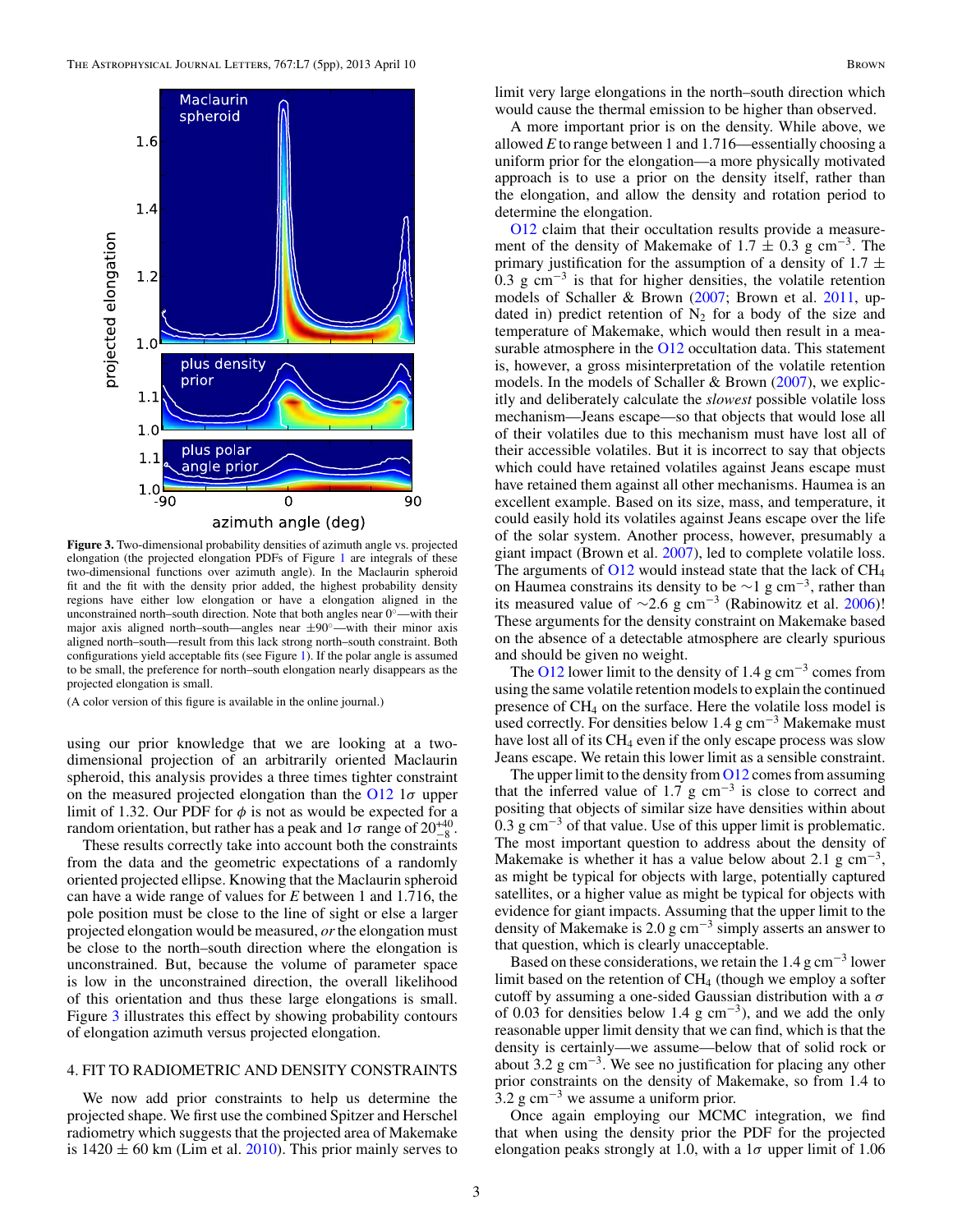<span id="page-3-0"></span>

**Figure 4.** PDF for density. The prior on density is uniform from 1.3 to 3.2 g cm−3. The occultation data suggest that higher densities are preferred owing to their smaller true elongations, but, as the PDF shows, the constraint is nearly meaningless. Adding the prior that Makemake is viewed nearly pole-on puts less constraint on the elongation and thus on the density. The density PDF very nearly resembles the original prior in this case, showing that, again, the density is unconstrained by the occultation data.

| <b>Table 1</b>                 |  |
|--------------------------------|--|
| Derived Properties of Makemake |  |

| Parameter                        | Sphere          | Maclaurin<br>Spheroid  | Plus Density<br>Prior  | Plus Polar<br>Angle Prior |
|----------------------------------|-----------------|------------------------|------------------------|---------------------------|
| Projected elong                  | 1.00            | ${<}1.09$              | ${<}1.06$              | ${<}1.02$                 |
| Actual elong, $E$                | 1.00            | < 1.37                 | 1.077 < E < 1.12       | 1.077 < E < 1.13          |
| Equatorial diameter (km)         | $1430 \pm 14$   | $1432^{+84}_{-24}$     | $1434_{-18}^{+48}$     | $1434 \pm 14$             |
| Projected polar diameter, d (km) | n/a             | $1424^{+16}_{-14}$     | $1420^{+18}_{-24}$     | $1422 \pm 14$             |
| Actual polar diameter (km)       | n/a             | $1420^{+20}_{-240}$    | $1320^{+40}_{-60}$     | $1320^{+20}_{-60}$        |
| Albedo                           | $0.80 \pm 0.01$ | $0.80^{+0.05}_{-0.07}$ | $0.81^{+0.03}_{-0.05}$ | $0.81^{+0.01}_{-0.02}$    |
| Polar angle, $\phi$ (deg)        | n/a             | $20^{+40}_{-8}$        | $32^{+23}_{-19}$       | $19 \pm 11^*$             |
| Density                          | n/a             | n/a                    | $>2.14*$               | $>1.98*$                  |

**Note.** ∗ Result dominated by prior

(Figure [2\)](#page-1-0). The smaller elongation derived here is the result of the 1.3 g cm<sup>-3</sup> lower limit on the density, which, for a 7.77 hr rotation period, translates to an upper limit to the true elongation, *E*, of 1.20. For the same reason, the polar axis angle is not as strongly constrained to small values, and we find a best fit at  $32^{+23}_{-19}$ . The projected polar diameter has values of  $1420^{+18}_{-24}$  km. By calculating the PDF of the projected area and comparing it to the results of [O12,](#page-4-0) we also calculate an albedo PDF with a distribution peak and range of  $0.81^{+0.03}_{-0.05}$ .

The PDF for the density rises linearly from 1.4 to 3.2 g cm<sup>-3</sup> (Figure 4). We can derive a formal  $1\sigma$  lower limit to the density of 2.14 g  $\text{cm}^{-3}$ , but this lower limit is meaningless, as the distribution of the density is just the density prior modified to have a slight preference for less elongation and thus higher densities. The data themselves provide nearly no constraint on the density.

### 5. POLAR AXIS CONSTRAINTS

As discussed by  $O12$ , there is reason to believe that we are viewing Makemake nearly pole-on. Spitzer radiometry can only

be fit by assuming that the surface of Makemake—like that of Pluto—contains a combination of very high and very low albedo regions (Stansberry et al. [2008;](#page-4-0) Lim et al. [2010\)](#page-4-0), yet Makemake shows only a 0.03 magnitude variation over its 7.77 hr rotation period (Heinze & de Lahunta [2009\)](#page-4-0). Either the dark regions of Makemake must be extremely symmetric with respect to the pole, which is not the case for the similarly mottled Pluto (Buie et al. [2010\)](#page-4-0) and requires special pleading, or we are viewing Makemake from a nearly pole-on position.

Adding a prior on the pole position of Makemake strongly affects the results, yet there is no obvious statistical distribution that one should adopt. We make a judgement based on the evidence above that the polar axis angle is likely less than 20◦. We quantify this as a prior on polar axis angle of the form of a Gaussian distribution peaked at  $0^\circ$ , with a  $\sigma$  of  $20^\circ$ . This prior is in addition to the prior that the axes are otherwise randomly oriented in space. The specific values cannot be statistically justified, but will nonetheless serve as an instructive example of how to incorporate our expectations of the polar angle.

Once again we construct the six-dimensional PDF from an MCMC analysis. We find, not surprisingly, that the polar axis